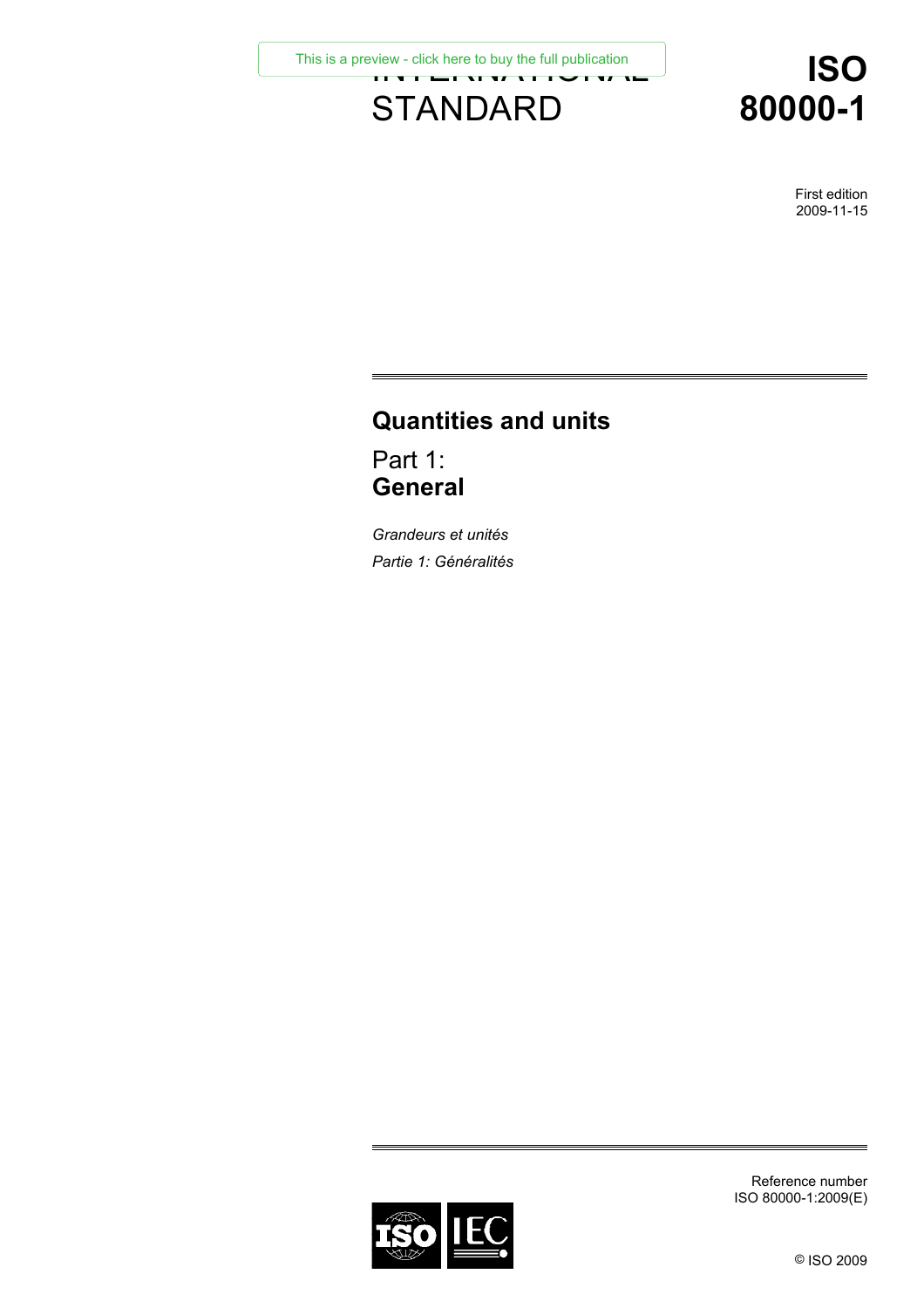#### **PDF disclaimer**

This PDF file may contain embedded typefaces. In accordance with Adobe's licensing policy, this file may be printed or viewed but shall not be edited unless the typefaces which are embedded are licensed to and installed on the computer performing the editing. In downloading this file, parties accept therein the responsibility of not infringing Adobe's licensing policy. The ISO Central Secretariat accepts no liability in this area.

Adobe is a trademark of Adobe Systems Incorporated.

Details of the software products used to create this PDF file can be found in the General Info relative to the file; the PDF-creation parameters were optimized for printing. Every care has been taken to ensure that the file is suitable for use by ISO member bodies. In the unlikely event that a problem relating to it is found, please inform the Central Secretariat at the address given below.



## **COPYRIGHT PROTECTED DOCUMENT**

#### © ISO 2009

All rights reserved. Unless otherwise specified, no part of this publication may be reproduced or utilized in any form or by any means, electronic or mechanical, including photocopying and microfilm, without permission in writing from either ISO at the address below or ISO's member body in the country of the requester.

ISO copyright office Case postale 56 • CH-1211 Geneva 20 Tel. + 41 22 749 01 11 Fax + 41 22 749 09 47 E-mail copyright@iso.org Web www.iso.org

Published in Switzerland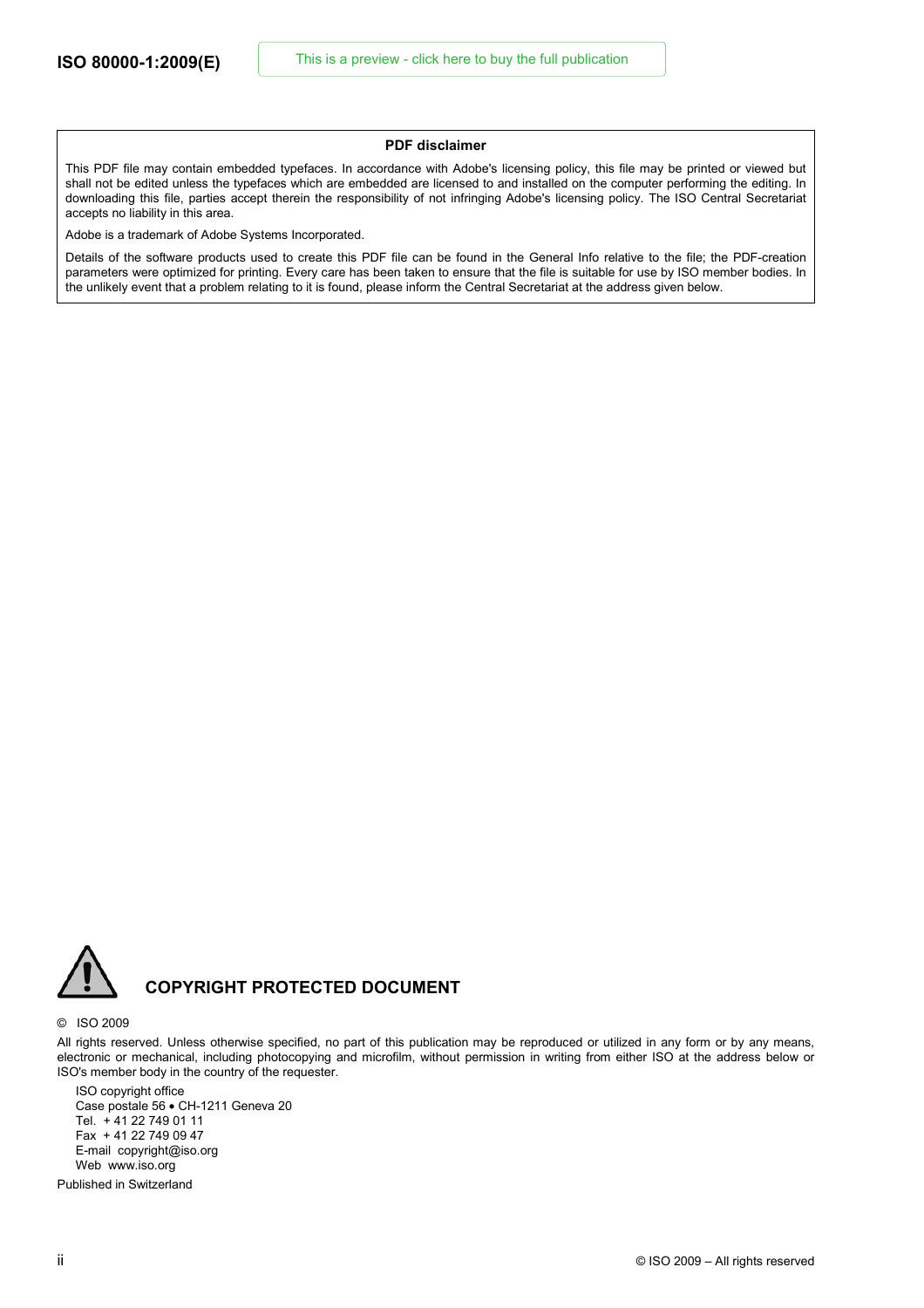## **Contents**

Page

| $\mathbf 1$    |                                                                                          |  |
|----------------|------------------------------------------------------------------------------------------|--|
| $\overline{2}$ |                                                                                          |  |
| 3              |                                                                                          |  |
| 4              |                                                                                          |  |
| 5              |                                                                                          |  |
| 6              |                                                                                          |  |
| $\overline{7}$ |                                                                                          |  |
|                |                                                                                          |  |
|                |                                                                                          |  |
|                |                                                                                          |  |
|                | Annex D (informative) International organizations in the field of quantities and units39 |  |
|                |                                                                                          |  |
|                |                                                                                          |  |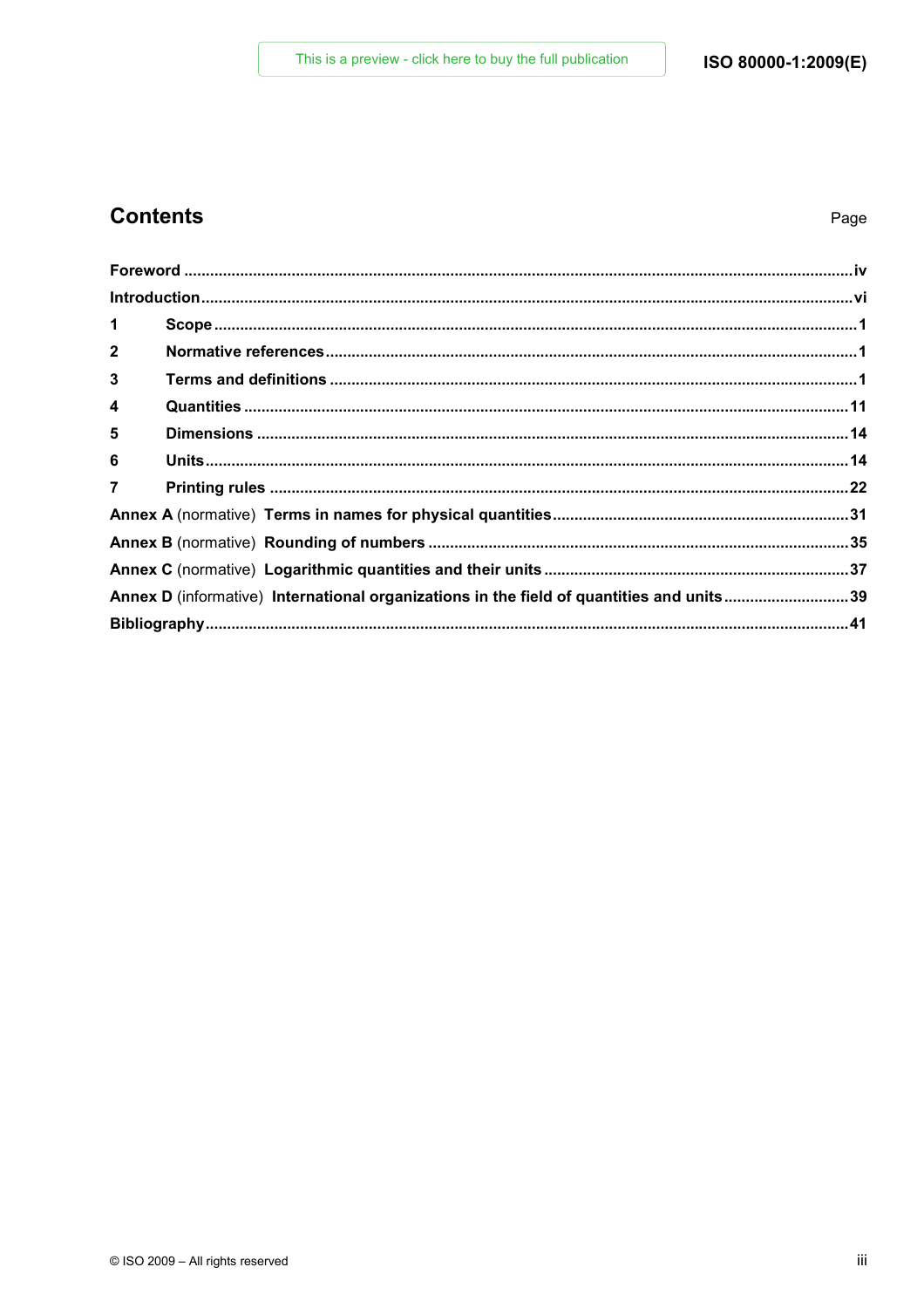## <span id="page-3-0"></span>**Foreword**

ISO (the International Organization for Standardization) is a worldwide federation of national standards bodies (ISO member bodies). The work of preparing International Standards is normally carried out through ISO technical committees. Each member body interested in a subject for which a technical committee has been established has the right to be represented on that committee. International organizations, governmental and non-governmental, in liaison with ISO, also take part in the work. ISO collaborates closely with the International Electrotechnical Commission (IEC) on all matters of electrotechnical standardization.

International Standards are drafted in accordance with the rules given in the ISO/IEC Directives, Part 2.

The main task of technical committees is to prepare International Standards. Draft International Standards adopted by the technical committees are circulated to the member bodies for voting. Publication as an International Standard requires approval by at least 75 % of the member bodies casting a vote.

Attention is drawn to the possibility that some of the elements of ISO 80000-1 may be the subject of patent rights. ISO shall not be held responsible for identifying any or all such patent rights.

ISO 80000-1 was prepared by Technical Committee ISO/TC 12, *Quantities and units* in co-operation with IEC/TC 25, *Quantities and units*.

This first edition of ISO 80000-1 cancels and replaces ISO 31-0:1992 and ISO 1000:1992. It also incorporates the Amendments ISO 31-0:1992/Amd.1:1998, ISO 31-0:1992/Amd.2:2005 and ISO 1000:1992/Amd.1:1998. The major technical changes from the previous standard are the following:

- the structure has been changed to emphasize that quantities come first and units then follow;
- definitions in accordance with ISO/IEC Guide 99:2007 have been added;
- Annexes A and B have become normative;
- a new normative Annex C has been added.

ISO 80000 consists of the following parts, under the general title *Quantities and units*:

- Part 1: General
- Part 2: Mathematical signs and symbols to be used in the natural sciences and technology
- ⎯ *Part 3: Space and time*
- ⎯ *Part 4: Mechanics*
- ⎯ *Part 5: Thermodynamics*
- Part 7: Light
- ⎯ *Part 8: Acoustics*
- ⎯ *Part 9: Physical chemistry and molecular physics*
- ⎯ *Part 10: Atomic and nuclear physics*
- ⎯ *Part 11: Characteristic numbers*
- ⎯ *Part 12: Solid state physics*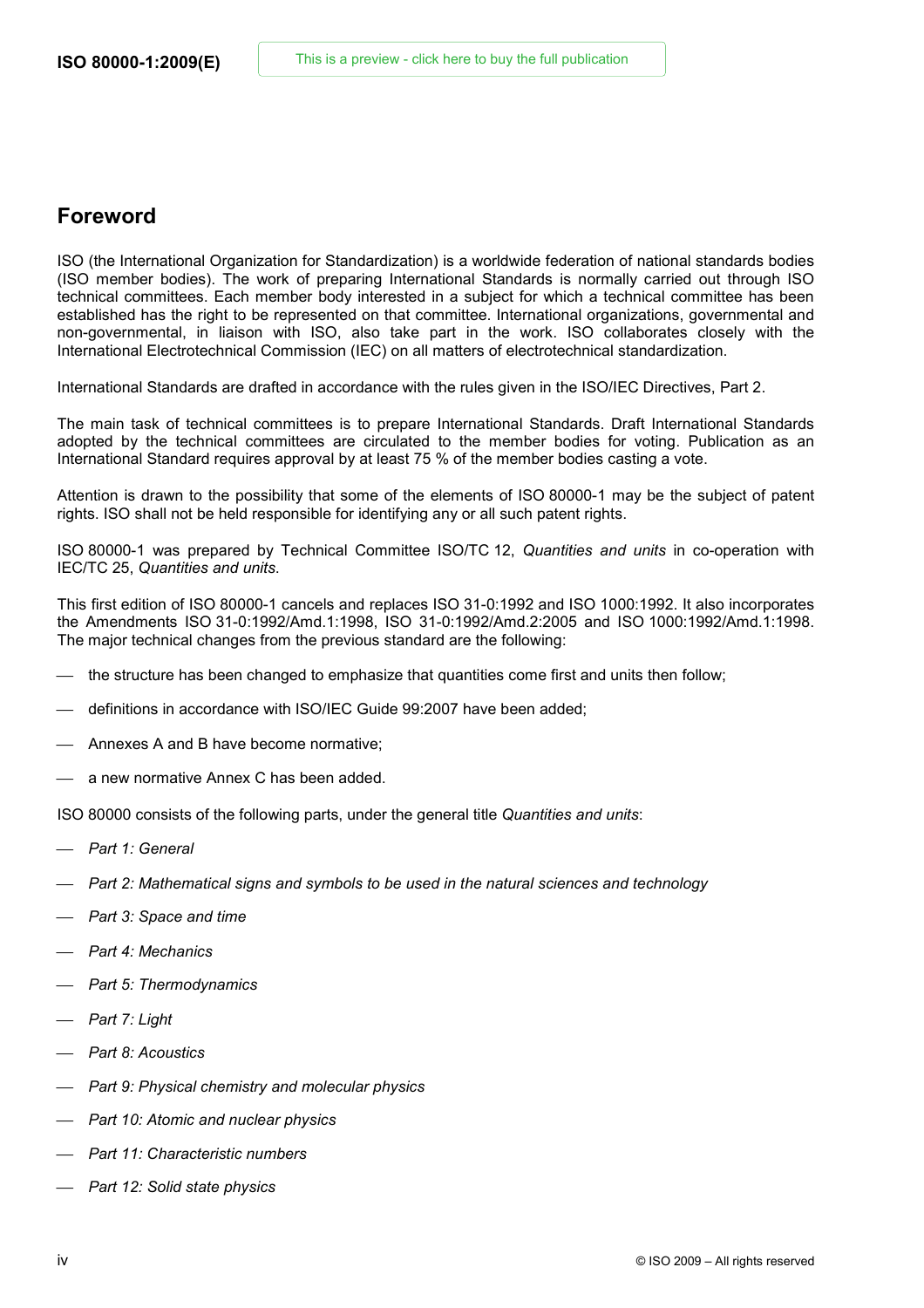- IEC 80000 consists of the following parts, under the general title *Quantities and units*:
- ⎯ *Part 6: Electromagnetism*
- ⎯ *Part 13: Information science and technology*
- ⎯ *Part 14: Telebiometrics related to human physiology*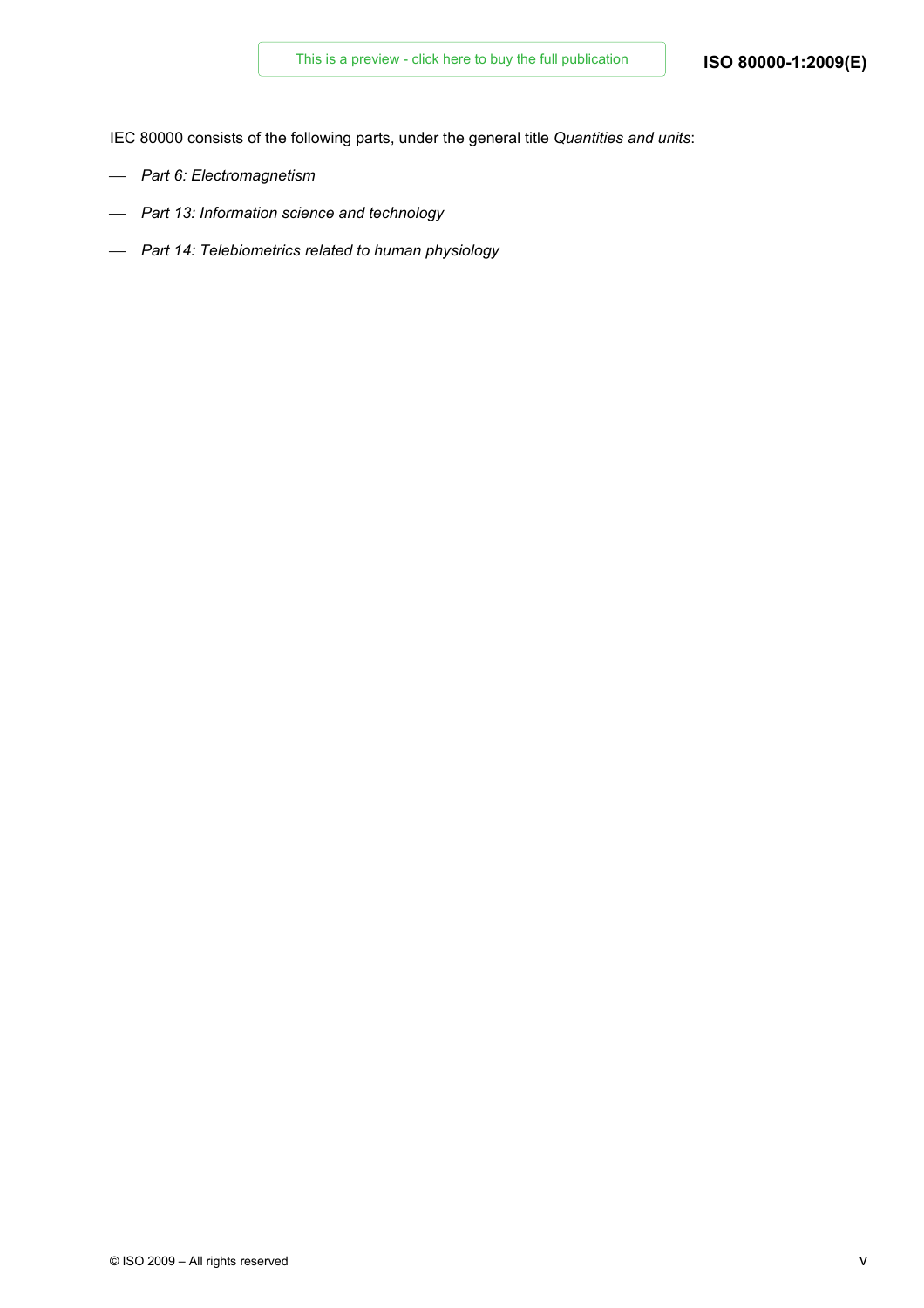## <span id="page-5-0"></span>**Introduction**

### **0.1 Quantities**

Systems of quantities and systems of units can be treated in many consistent, but different, ways. Which treatment to use is only a matter of convention. The presentation given in this International Standard is the one that is the basis for the International System of Units, the SI (from the French: *Système international d'unités*), adopted by the General Conference on Weights and Measures, the CGPM (from the French: *Conférence générale des poids et mesures*).

The quantities and relations among the quantities used here are those almost universally accepted for use throughout the physical sciences. They are presented in the majority of scientific textbooks today and are familiar to all scientists and technologists.

NOTE For electric and magnetic units in the CGS-ESU, CGS-EMU<sup>[1\)](#page-5-1)</sup> and Gaussian systems, there is a difference in the systems of quantities by which they are defined. In the CGS-ESU system, the electric constant  $\varepsilon_0$  (the permittivity of vacuum) is defined to be equal to 1, i.e. of dimension one; in the CGS-EMU system, the magnetic constant  $\mu_0$ (permeability of vacuum) is defined to be equal to 1, i.e. of dimension one, in contrast to those quantities in the ISQ where they are not of dimension one. The Gaussian system is related to the CGS-ESU and CGS-EMU systems and there are similar complications. In mechanics, Newton's law of motion in its general form is written *F* = *c*⋅*ma*. In the old technical system, MKS<sup>[2\)](#page-5-2)</sup>,  $c = 1/g_n$ , where  $g_n$  is the standard acceleration of free fall; in the ISQ,  $c = 1$ .

The quantities and the relations among them are essentially infinite in number and are continually evolving as new fields of science and technology are developed. Thus, it is not possible to list all these quantities and relations in this International Standard; instead, a selection of the more commonly used quantities and the relations among them is presented.

It is inevitable that some readers working in particular specialized fields may find that the quantities they are interested in using may not be listed in this International Standard or in another International Standard. However, provided that they can relate their quantities to more familiar examples that are listed, this will not prevent them from defining units for their quantities.

Most of the units used to express values of quantities of interest were developed and used long before the concept of a system of quantities was developed. Nonetheless, the relations among the quantities, which are simply the equations of the physical sciences, are important, because in any system of units the relations among the units play an important role and are developed from the relations among the corresponding quantities.

The system of quantities, including the relations among them the quantities used as the basis of the units of the SI, is named the *International System of Quantities*, denoted "ISQ", in all languages. This name was not used in ISO 31, from which the present harmonized series has evolved. However, ISQ does appear in ISO/IEC Guide 99:2007 and in the SI Brochure<sup>[8]</sup>, Edition 8:2006. In both cases, this was to ensure consistency with the new *Quantities and units* series that was under preparation at the time they were published; it had already been announced that the new term would be used. It should be realized, however, that ISQ is simply a convenient notation to assign to the essentially infinite and continually evolving and expanding system of quantities and equations on which all of modern science and technology rests. ISQ is a shorthand notation for the "system of quantities on which the SI is based", which was the phrase used for this system in ISO 31.

l

<span id="page-5-1"></span><sup>1)</sup> CGS = centimetre-gram-second; ESU = electrostatic units; EMU = electromagnetic units.

<span id="page-5-2"></span><sup>2)</sup> MKS = metre-kilogram-second.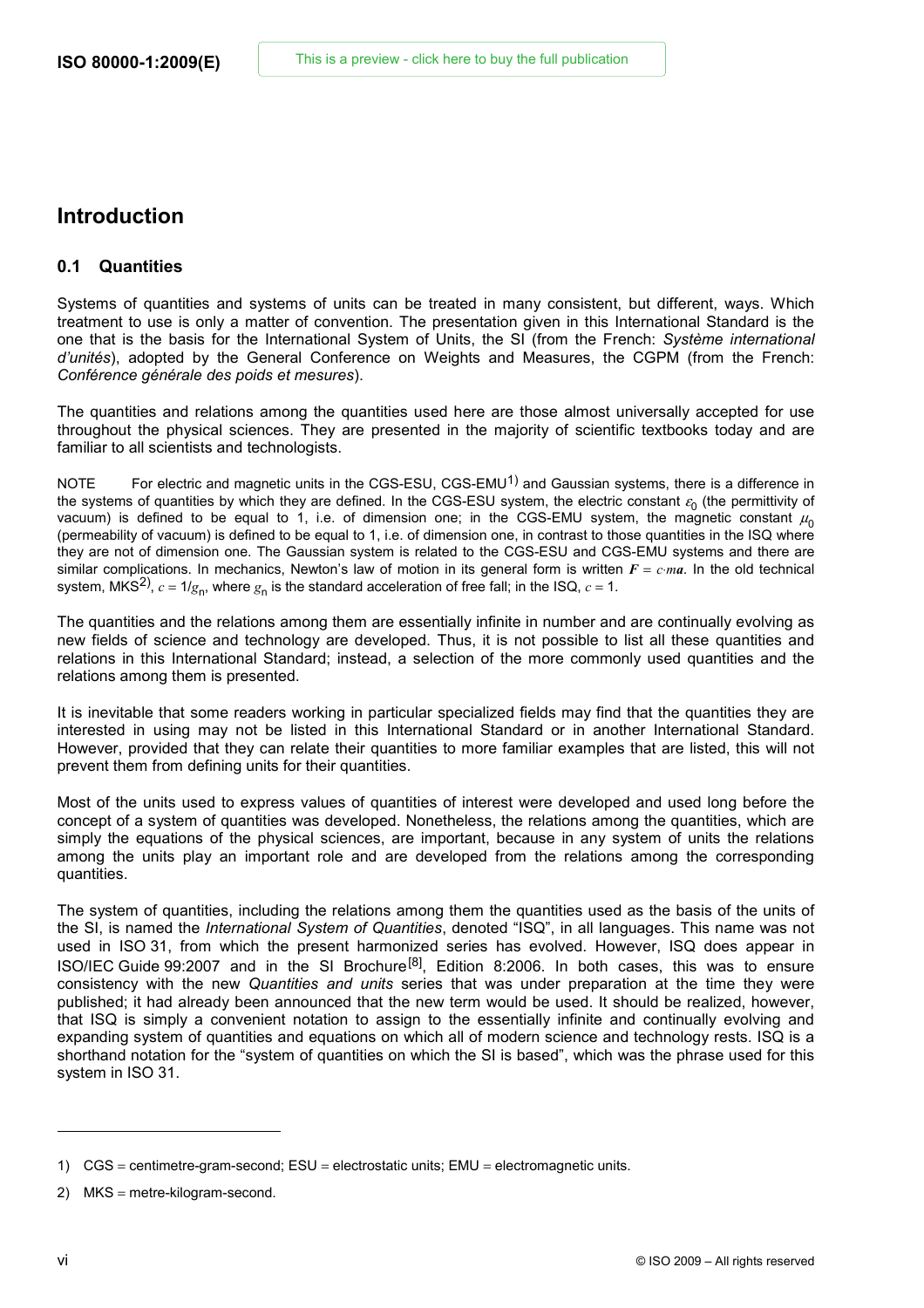## **0.2 Units**

A system of units is developed by first defining a set of base units for a small set of corresponding base quantities and then defining derived units as products of powers of the base units corresponding to the relations defining the derived quantities in terms of the base quantities. In this International Standard and in the SI, there are seven base quantities and seven base units. The base quantities are length, mass, time, electric current, thermodynamic temperature, amount of substance, and luminous intensity. The corresponding base units are the metre, kilogram, second, ampere, kelvin, mole, and candela, respectively. The definitions of these base units, and their practical realization, are at the heart of the SI and are the responsibility of the advisory committees of the International Committee for Weights and Measures, the CIPM (from the French: *Comité international des poids et mesures*). The current definitions of the base units, and advice for their practical realization, are presented in the SI Brochure<sup>[8]</sup>, published by and obtainable from the International Bureau of Weights and Measures, the BIPM (from the French: *Bureau international des poids et mesures*). Note that in contrast to the base units, each of which has a specific definition, the base quantities are simply chosen by convention and no attempt is made to define them otherwise then operationally.

#### **0.3 Realizing the values of units**

To realize the value of a unit is to use the definition of the unit to make measurements that compare the value of some quantity of the same kind as the unit with the value of the unit. This is the essential step in making measurements of the value of any quantity in science. Realizing the values of the base units is of particular importance. Realizing the values of derived units follows in principle from realizing the base units.

There may be many different ways for the practical realization of the value of a unit, and new methods may be developed as science advances. Any method consistent with the laws of physics could be used to realize any SI unit. Nonetheless, it is often helpful to review experimental methods for realizing the units, and the CIPM recommends such methods, which are presented as part of the SI Brochure.

#### **0.4 Arrangement of the tables**

In parts 3 to 14 of this International Standard, the quantities and relations among them, which are a subset of the ISQ, are given on the left-hand pages, and the units of the SI (and some other units) are given on the right-hand pages. Some additional quantities and units are also given on the left-hand and right-hand pages, respectively. The item numbers of quantities are written pp-nn.s (pp, part number; nn, running number in the part, respectively; s, sub-number). The item numbers of units are written pp-nn.l (pp, part number; nn, running number in the part, respectively; l, sub-letter).